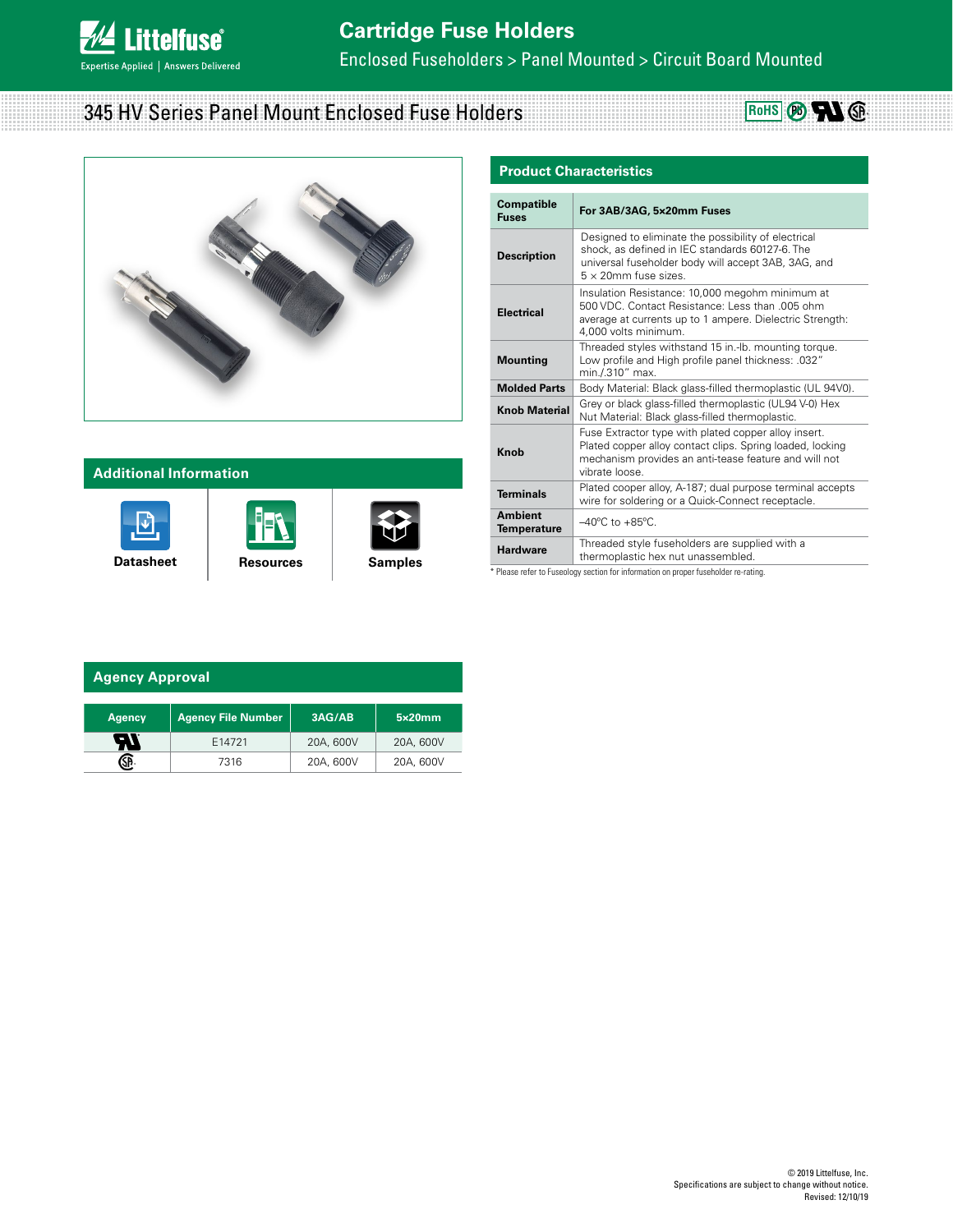

## **Cartridge Fuse Holders**

Enclosed Fuseholders > Panel Mounted > Circuit Board Mounted

0.090" x 0.160 **[2.3mm x 4.1mm] HOLE**

> **0.460" {11.7]**

**0.465" [11.8]**

 $\ddagger$ 

 $\downarrow$ 

**0.63" [16] 0.19"**

Terminal Styles

3/16" DUAL PURPOSE SOLDER/OURCK CONNECT

**A**

in. mm

R

⊮

**[4.8]**

**SPECIAL 1/2" THREAD**

**0.187" [4.8mm]**

Bottom Terminal

Right Angle Straight

 $\downarrow$ 7

**B C**

> **0.65" [16.5] DIA.**

> > **0.558" [14.2] HEX.**

 $\begin{array}{|c|c|c|}\n\hline\nA & B \\
\hline\n62^\circ & .37^\circ\n\end{array}$  $62"$ 15.7 9.4 0.5  $\frac{c}{.020}$ 

**Dimensions**



Fast Mount Low Profile Screwdriver Slot Knob

**0.65" DIA. (16.5) 8º|**

**(9.4)**

**+5º| /-3º|**

KNOB - GRAY: 0345701, 0345711 BLACK: 0345721, 0345731

**0.020 (.51)**

**0.80 (20.3)**

**1.66 (42.2)** Rear Mount Fingergrip Knob **0.65" DIA. (16.5)** ß **1/2-32 (2A) DOUBLE-LEAD THREAD 1.50 (38.1) 0.37 (9.4)**

**1.66 (42.2)**

| <b>Part Numbering System</b> |                              |                  |                          |                               |                              |                             |                                     |                                    |                   |
|------------------------------|------------------------------|------------------|--------------------------|-------------------------------|------------------------------|-----------------------------|-------------------------------------|------------------------------------|-------------------|
| (3AG/AB)                     | <b>Part Number</b><br>5x20mm | <b>Knob Type</b> | Low<br><b>Profile</b>    | <b>High</b><br><b>Profile</b> | <b>Front</b><br><b>Mount</b> | <b>Rear</b><br><b>Mount</b> | <b>Rt. Angle</b><br><b>Terminal</b> | <b>Straight</b><br><b>Terminal</b> | <b>Packing</b>    |
| 03450601H                    | 03450621H                    | Screwdriver Slot | X                        | ٠                             | X                            | $\overline{\phantom{a}}$    | X                                   | ۰                                  | Bulk (100 pieces) |
| 03450602H                    | 03450622H                    | Screwdriver Slot | $\overline{\phantom{a}}$ | X                             | X                            | $\overline{\phantom{a}}$    | X                                   | $\overline{\phantom{a}}$           | Bulk (100 pieces) |
| 03450603H                    | 03450623H                    | Finger Grip      | ٠                        | X                             | X                            | $\overline{\phantom{a}}$    | X                                   | ۰                                  | Bulk (100 pieces) |
| 03450611H                    | 03450631H                    | Screwdriver Slot | X                        | $\overline{\phantom{a}}$      | X                            | $\overline{\phantom{a}}$    | $\overline{\phantom{a}}$            | X                                  | Bulk (100 pieces) |
| 03450612H                    | 03450632H                    | Screwdriver Slot | ٠                        | X                             | X                            | $\overline{\phantom{a}}$    | $\overline{\phantom{a}}$            | X                                  | Bulk (100 pieces) |
| 03450613H                    | 03450633H                    | Finger Grip      | $\overline{\phantom{a}}$ | X                             | X                            | $\overline{\phantom{a}}$    | $\overline{\phantom{a}}$            | X                                  | Bulk (100 pieces) |
| 03450701H                    |                              | Screwdriver Slot | X                        | $\sim$                        | X                            | $\overline{\phantom{a}}$    | X                                   | ÷                                  | Bulk (100 pieces) |
| 03450711H                    | $\hspace{0.05cm}$            | Screwdriver Slot | X                        | $\overline{\phantom{a}}$      | X                            | $\overline{\phantom{a}}$    | $\overline{\phantom{a}}$            | X                                  | Bulk (100 pieces) |
| 03450903H                    | 03450923H                    | Finger Grip      | $\sim$                   | X                             | $\sim$                       | X                           | X                                   | $\sim$                             | Bulk (100 pieces) |
| 03450913H                    | 03450933H                    | Finger Grip      | $\overline{\phantom{a}}$ | X                             | $\overline{\phantom{a}}$     | X                           | $\overline{\phantom{a}}$            | X                                  | Bulk (100 pieces) |

© 2019 Littelfuse, Inc. Specifications are subject to change without notice. Revised: 12/10/19